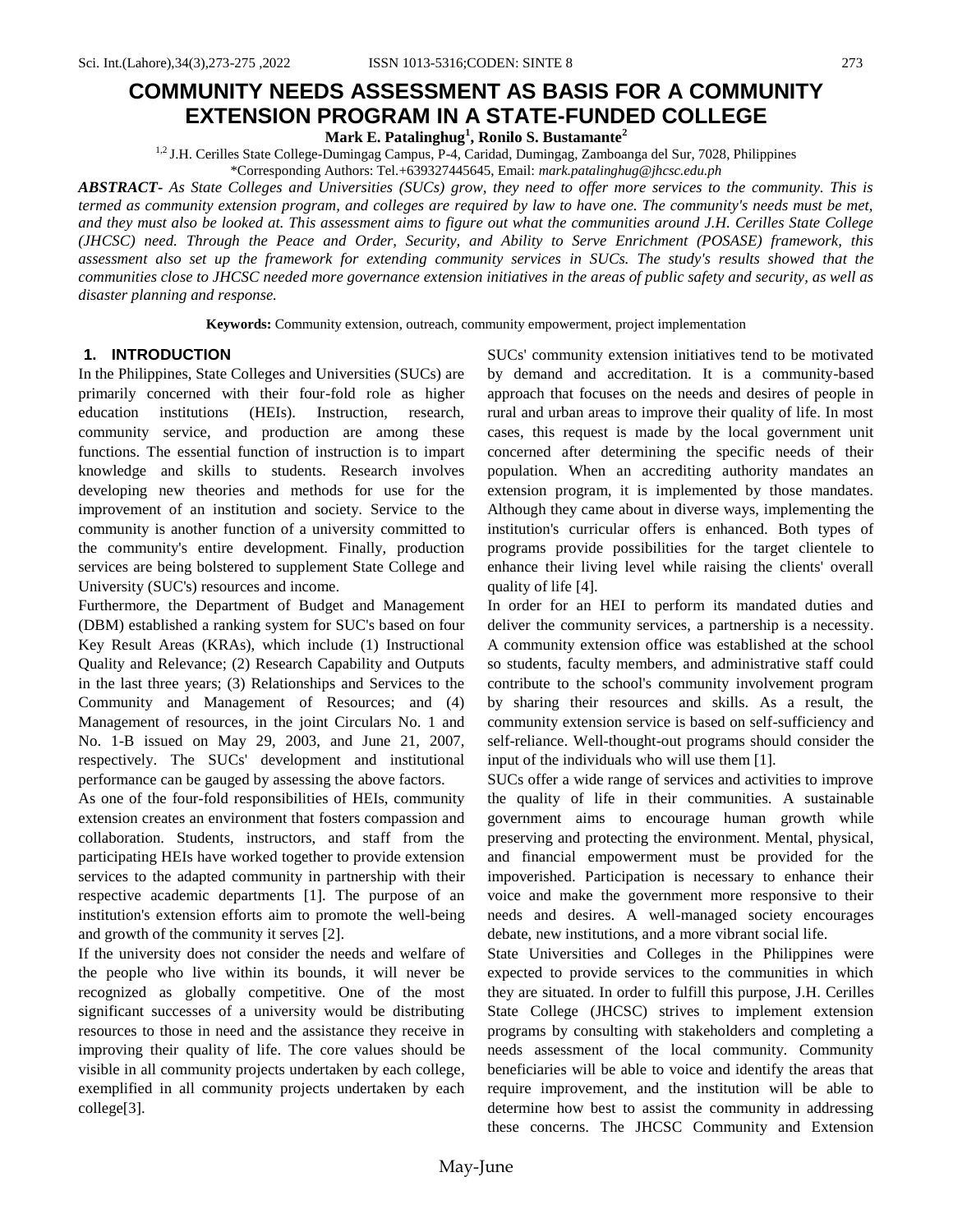Services Office aimed to be a change agent in an identified community whose main thrust is to institute community and extension projects and outreach services. Thus, the concept of Peace and Order, Security, and Ability to Serve Enrichment (POSASE) was developed. The POSASE concept was



**Figure 1. POSASE Extension Framework**

derived from the local dialect which means to apprehend, capture, and restrain.

The goal of the Peace and Order, Security, and Ability to Serve Enrichment (POSASE) concept is to empower local communities in areas where JHCSC Campuses were located. The research in these communities shows that Barangay's Empowerment in terms of peacekeeping has contributed to maintaining peace and lesser crimes in the locality [5]. The main focus is to assess the excellent governance needs of community officials in terms of capability to serve the community on crime prevention and the constituents' safety. Thus, this research was conducted to establish a framework for implementing the POSASE concept. Beneficiaries will be able to share their ideas on the needs of the community. As a result of this study, the community extension program of the college is community and demand-based, upholding the principles of consultative and collaborative effort.

#### **2. MATERIALS AND METHODS**

This study employed a descriptive type of research utilizing a questionnaire checklist and focus group discussion of the targeted local communities in Dumingag Zamboanga del Sur. As to institutional policy prior to the approval of the extension project, a presentation to the extension committee was done on December 13, 2018. Thus researchers comply with this procedure and secure approval from JHCSC Officials.

The areas assessed in this survey are the community's good governance needs to prevent crime, respond to the emergency, and maintain a peaceful community. Respondents of the study were 10 barangay officials, 50 Barangay Peacekeeping Action Team (BPAT), and 10 community members which was chosen using random sampling from Barangay Caridad, San Pedro, and San Pablo, Dumingag Zamboanga del Sur. Data gathering was done by allowing the respondents to answer the formulated questions. After the retrieval of the questionnaires, it was tabulated. Data analysis

was done using frequency count, percentage, and weighted mean. After which, the consultation was done on Barangay San Pablo, Dumingag, Zamboanga del Sur last January 21, 2019, in which the researcher presented the output to the community officials for their confirmation and suggestions. The assessment process framework and program formulation were followed as shown in Figure 1 and Figure 2.

# **POSASE Implementation Framework**



**Figure 2. POSASE Implementation Framework**

## **3. RESULTS AND DISCUSSION**

 The result of the assessment was presented from two perspectives. First is the result of the needs assessment on barangay empowerment. Second, is the result of consultation with the community officials.

#### *Governance and service delivery needs assessment*

Table 1 shows the areas identified by the respondents that need improvement in their services in terms of their primary functions. As shown in the table, the community expressed their responses that community safety and protection is the primary area in the governance at a barangay level. This was followed by public safety, ecological security, disaster preparedness, and management. Nevertheless, all the areas identified are rated highly needed in the community.

**Table 1. Governance and service delivery needs assessment**

| Area                                                  |                                        | $\bar{x}$ | Rank                           | I  |  |
|-------------------------------------------------------|----------------------------------------|-----------|--------------------------------|----|--|
| Community Safety and Protection                       |                                        | 4.65      | 1                              | HN |  |
| Investigation                                         |                                        | 3.61      | 10                             | HN |  |
| <b>Traffic Management</b>                             |                                        | 4.15      | 7                              | HN |  |
| Anti Crime Measure                                    |                                        | 4.17      | 6                              | HN |  |
| Fire Prevention and suppression                       |                                        | 4.38      | 4                              | HN |  |
| Prevention of the use of illegal<br>Drugs             |                                        | 4.36      | 5                              | HN |  |
| Disaster Preparedness and<br>Management               |                                        | 4.39      | 3                              | HN |  |
| Human Rights Protection                               |                                        | 3.98      | 8                              | HN |  |
| Public Safety and Ecological<br>Security              |                                        | 4.62      | 2                              | HN |  |
| Moral Recovery Program                                |                                        | 3.79      | 9                              | HN |  |
| Grand weighted mean and<br>overall interpretation     |                                        | 4.21      | <b>Highly</b><br><b>Needed</b> |    |  |
| Mean Range                                            | Description<br>Interpretation          |           |                                |    |  |
| $1.00 - 1.80$                                         | <b>Strongly Disagree</b><br>Not Needed |           |                                |    |  |
| Disagree<br>$1.81 - 2.60$                             |                                        |           | <b>Least Needed</b>            |    |  |
| Neutral<br>2.61 - 3.40                                |                                        | Neutral   |                                |    |  |
| $3.41 - 4.20$<br>Agree                                |                                        | Needed    |                                |    |  |
| <b>Highly Needed</b><br>4.21 - 5.00<br>Strongly agree |                                        |           |                                |    |  |